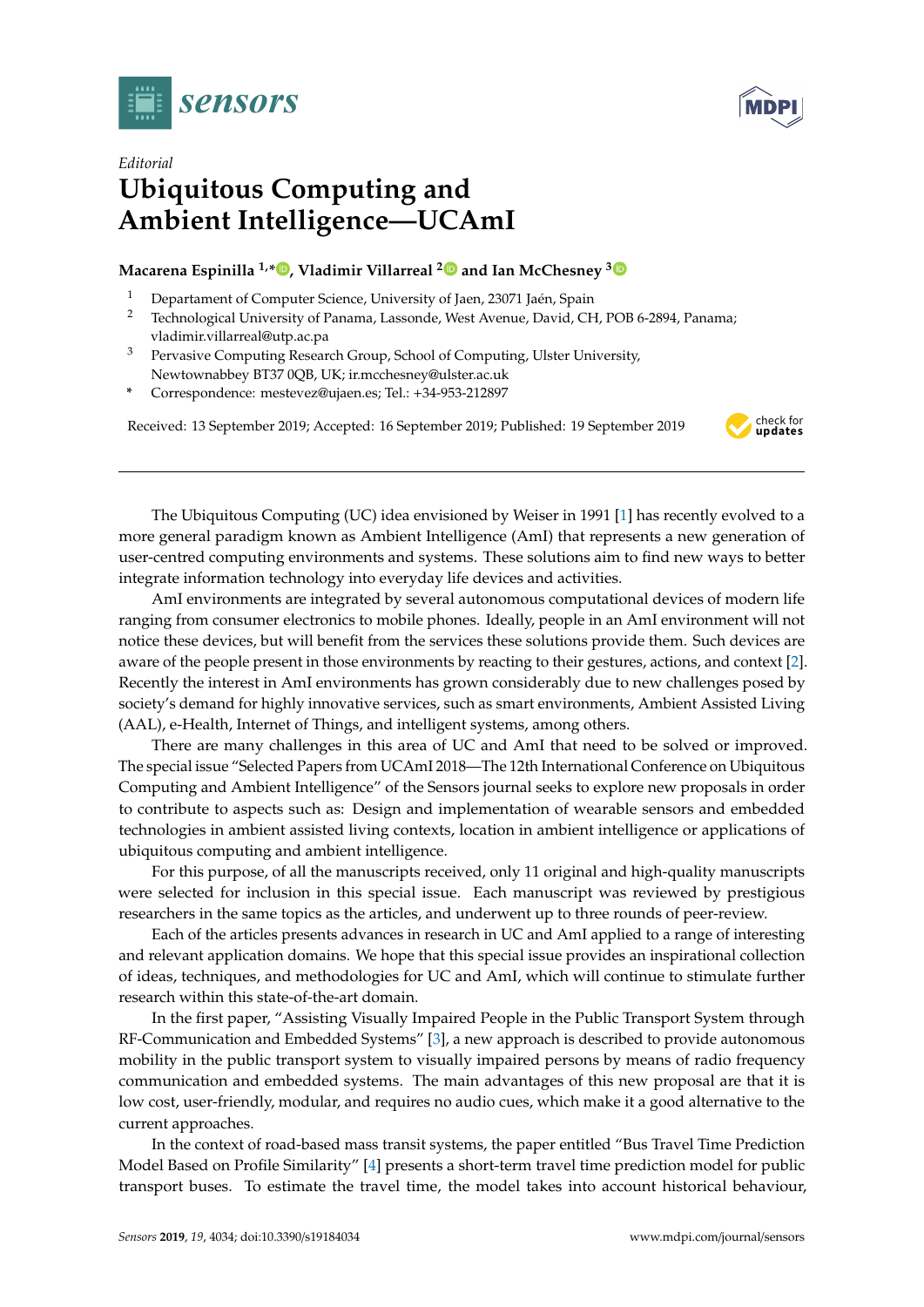represented by medoids resulting from a clustering process based on the k-medoids technique, and the current travel time behaviour. The proposed method was applied in two real cases of public transport lines of different characteristics. The results showed that, in general, the average error made in the predictions is around 13% of the observed time travel values, a result similar to that obtained by the alternative artificial neural networks (ANN) method, although its variability is less than this alternative method.

In the paper entitled "Smart Management Consumption in Renewable Energy Fed Ecosystems" [\[5\]](#page-2-4) a model of integration for the development of energy management facilities is proposed. The model is based on the use of Internet of Things (IoT) communication protocols, and artificial intelligence paradigms applied for classification, detection, prediction, and control of consumption and power generation systems. The artificial intelligence algorithms were deployed at two levels, the edge level and the fog level. The experimental results presented the benefits of the model: The ease of the design, installation, and operation, as well as optimized costs for the level of services developed.

The fourth paper, "Semi-Automated Data Labeling for Activity Recognition in Pervasive Healthcare", is focused on semi-automatic labeling [\[6\]](#page-3-0), proposing two approaches for semi-automated online data labeling performed by the individual executing the activity of interest. The first approach is based on the recognition of subtle finger gestures performed in response to a data-labeling query. The second approach focuses on labeling activities that have an auditory manifestation and uses a classifier to obtain an initial estimation of the activity, and a conversational agent to ask the participant for clarification or for additional data. Both approaches were evaluated in controlled experiments to assess their feasibility and their advantages and limitations. Results showed that while both studies had limitations, they achieved 80% to 90% precision.

In the context of indoor positioning systems (IPS), the paper entitled "Beacon-Related Parameters of Bluetooth Low Energy: Development of a Semi-Automatic System to Study Their Impact on Indoor Positioning Systems" [\[7\]](#page-3-1) presents a semi-automatic data collection support system in a Bluetooth low energy (BLE) fingerprinting-based IPS. The aims of the proposed system are to streamline and shorten the data collection process, carry out impact studies by protocol, and channel on the static positioning accuracy related to configuration parameters of beacons such as transmission power, the advertising interval or geometric distribution.

The paper entitled "Protocol for Streaming Data from an RFID Sensor Network" [\[8\]](#page-3-2) proposes a high read rate protocol, named sFSA, to stream data from an RFID sensor network. The proposed protocol increases the Sensor Read Rate (SRR), defined as the number of sensor data reads per second, compared to the standard. Additionally, this paper presents a prototype of an RFID sensor network to compare the proposed sFSA with the standard, increasing the SRR by more than five times on average. The experiment performed determined the possibilities of further improving the proposed sFSA working in real environments where the number of tags is unknown.

This special issue includes a "Systematic Literature Review of Food-Intake Monitoring in an Aging Population" [\[9\]](#page-3-3). In this review, the most important proposed technologies and techniques are analyzed in order to identify whether they can be applied in this context and if they can be used to improve the quality of life of this fragile collective. Three hundred and twenty-six papers were evaluated in which 29 proposals were completely analyzed, taking into account the characteristics and requirements of aging populations.

The paper entitled "DNS/DANE Collision-Based Distributed and Dynamic Authentication for Microservices in IoT" [\[10\]](#page-3-4) uses a soft delegation schema, with a DNSSEC forwarder at the fog level, to propose a DNS-based dynamic authentication for a microservice architecture in IoT. The proposed fog DNS performs frequent updates to the DNS to cope with the demand of microservice creation, migration, and re-instantiation. The proposal uses a transferable, key exposure-free scheme of chameleon signatures, with a low computation cost for the fog forwarder and verifiers, which uses DNS-based Authentication of Named Entities to offer Transport Layer Security Authentication (TLSA) records, which can be used for establishing TLS secured sessions for microservices to interact with.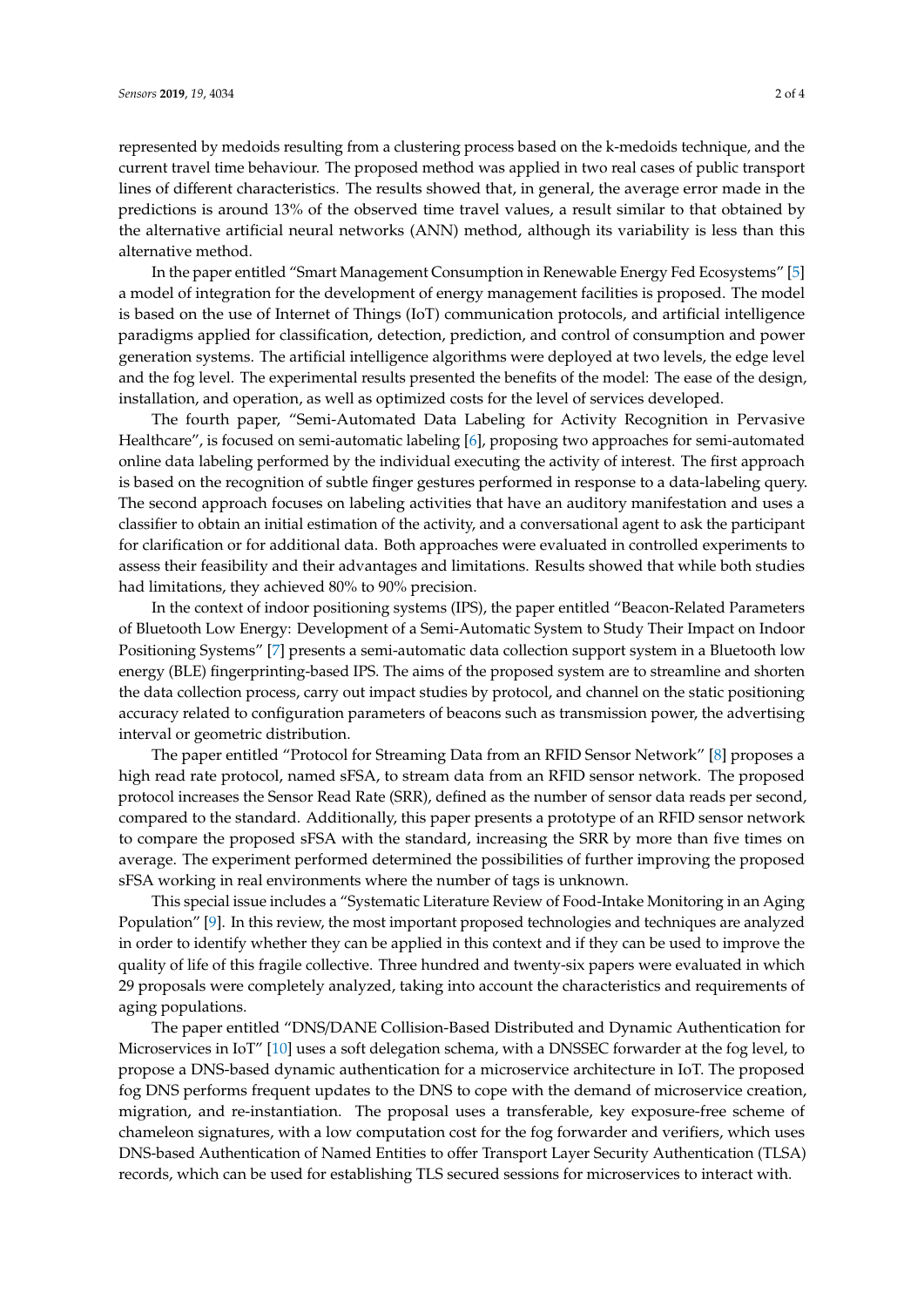The ninth paper is entitled "Edge Computing, IoT and Social Computing in Smart Energy Scenarios" [\[11\]](#page-3-5). This paper presents the use of an Edge-IoT platform and a Social Computing framework to build a system aimed at providing smart energy efficiency in a public building scenario. The proposed system was evaluated in a public building and the results make evident the notable benefits that come from applying Edge Computing to both energy efficiency scenarios and the framework itself. The main benefits of the proposal include reduced data transfer from the IoT-Edge to the Cloud and reduced Cloud, computing, and network resource costs.

The context of identification of daily life events is the context of the paper entitled "Smartphone-Based Platform for Affect Monitoring through Flexibly Managed Experience Sampling Methods" [\[12\]](#page-3-6). This work presents a multimodal platform which leverages the potential of smartphone sensors and the experience sampling methods to provide a continuous monitoring of the affective states and the context in a ubiquitous way. The proposed platform integrates several elements aimed at expediting real-time management of experience sampling methods questionnaires. A pilot study was conducted in order to show the potential of the proposed platform, and to evaluate its usability and its suitability for real-time assessment of affective states. The results demonstrated an excellent usability level and a good acceptance from the users and the specialists that conducted the study, and led to some suggestions for improving the data quality of mobile context-aware experience sampling methods-based systems.

The final paper of this special issue is entitled "Activity Recognition for IoT Devices Using Fuzzy Spatio-Temporal Features as Environmental Sensor Fusion" [\[13\]](#page-3-7). The use of spatial-temporal features by means of fuzzy logic as a general descriptor for heterogeneous sensors is proposed. This fuzzy sensor representation is highly efficient and enables devices with low computing power to develop learning and evaluation tasks in activity recognition using light and efficient classifiers. To show the methodology's potential in real applications, an intelligent environment is presented where new Ultra-Wide-Band (UWB) location devices, inertial objects, wearable devices, and binary sensors are connected with each other to describe daily human activities. A case study developed in the UJAmI Smart Lab [\[14\]](#page-3-8) showed the encouraging performance of the methodology in recognizing the activity of an inhabitant using efficient classifiers.

**Acknowledgments:** Finally, guest editors of this Special Issue would like to thank all authors who have submitted their manuscripts for considering the Sensors journal, and the reviewers for their hard work during the review process. Furthermore, we wish to express our deepest gratitude to the referees who have provided very useful and thoughtful feedback. Finally, our sincere thanks go to the editors of Sensors for their kind help and support. We hope that the readers enjoy reading the articles within this Special Issue and that the published works are inspirational in contributing to the progression of state-of-the-art Ubiquitous Computing and Ambient Intelligence. Finally, the guest editors wish to acknowledge partial support from the Spanish government by means of the projects RTI2018-098979-A-I00.

**Conflicts of Interest:** The authors declare no conflict of interest.

## **References**

- <span id="page-2-1"></span><span id="page-2-0"></span>1. Weiser, M. The Computer for the 21st Century. *Sci. Am.* **1991**, *265*, 94–104. [\[CrossRef\]](http://dx.doi.org/10.1038/scientificamerican0991-94)
- 2. Bravo, J.; Alamán, X.; Riesgo, T. Ubiquitous Computing and Ambient Intelligence: New Challenges for Computing. *J. Univers. Comput. Sci.* **2006**, *12*, 233–235.
- <span id="page-2-2"></span>3. Sáez, Y.; Muñoz, J.; Canto, F.; García, A.; Montes, H. Assisting Visually Impaired People in the Public Transport System through RF-Communication and Embedded Systems. *Sensors* **2019**, *19*, 1282. [\[CrossRef\]](http://dx.doi.org/10.3390/s19061282) [\[PubMed\]](http://www.ncbi.nlm.nih.gov/pubmed/30875720)
- <span id="page-2-3"></span>4. Cristóbal, T.; Padrón, G.; Quesada-Arencibia, A.; Alayón, F.; Blasio, G.D.; García, C.R. Bus travel time prediction model based on profile similarity. *Sensors* **2019**, *19*, 2869. [\[CrossRef\]](http://dx.doi.org/10.3390/s19132869) [\[PubMed\]](http://www.ncbi.nlm.nih.gov/pubmed/31261640)
- <span id="page-2-4"></span>5. Ferrández-Pastor, F.J.; García-Chamizo, J.M.; Gomez-Trillo, S.; Valdivieso-Sarabia, R.; Nieto-Hidalgo, M. Smart management consumption in renewable energy fed ecosystems. *Sensors* **2019**, *19*, 2967. [\[CrossRef\]](http://dx.doi.org/10.3390/s19132967) [\[PubMed\]](http://www.ncbi.nlm.nih.gov/pubmed/31284421)